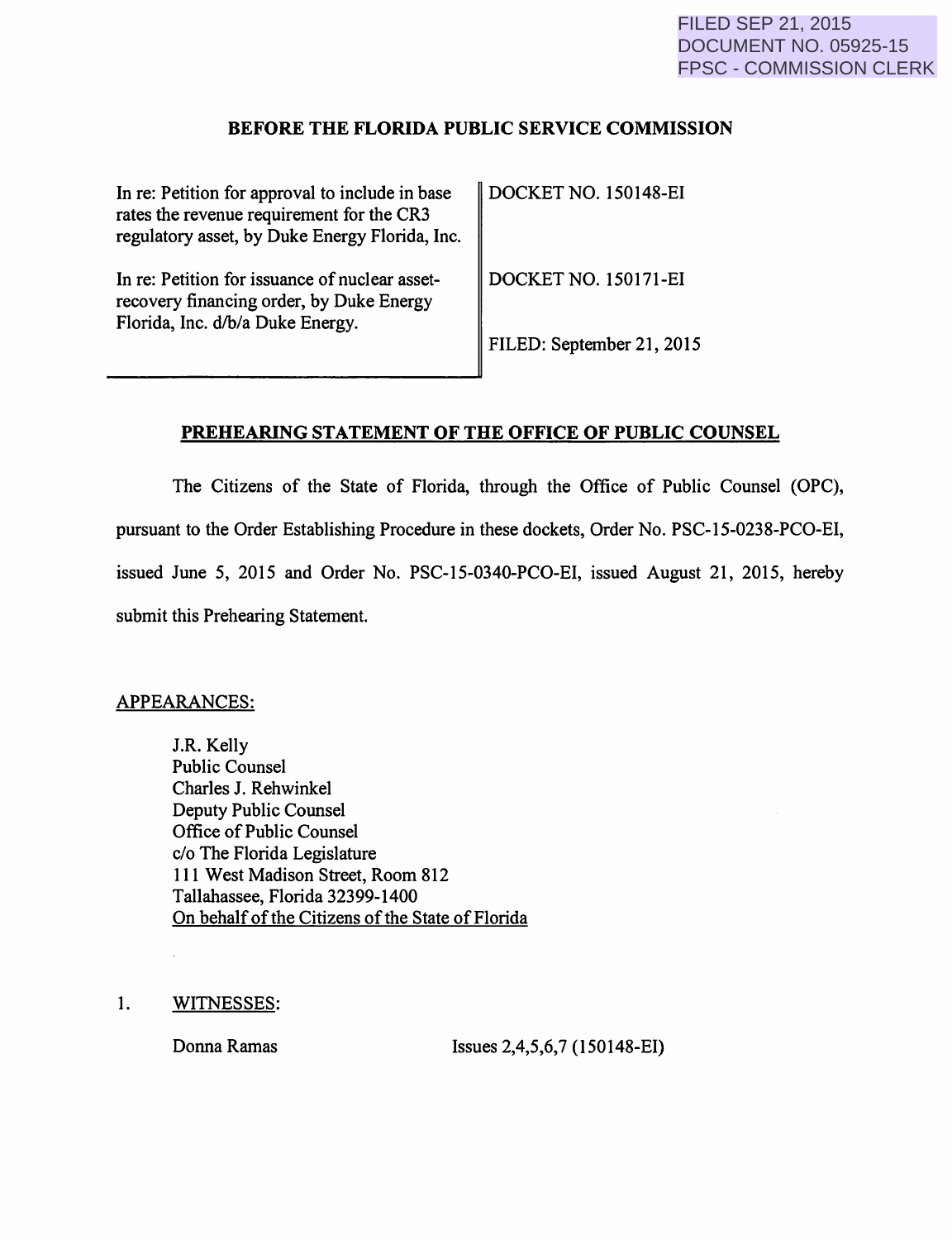#### 2. EXHIBITS:

Through Donna Ramas, the Citizens intend to introduce the following exhibits:

| DMR-1 | <b>Qualifications of Donna Ramas</b> |
|-------|--------------------------------------|
| DMR-2 | Adjustments to CR3 Regulatory Assets |

#### 3. STATEMENT OF BASIC POSITION

The OPC has stipulated to the amount of the CR3 Regulatory Asset and related issues in the Docket No. 150148-EI portion of this consolidated case as approved by the Commission on September 15, 2015.

For the securitization portion of the consolidated case, the OPC is reviewing the rebuttal testimony by Duke and will participate in the depositions of the Duke witnesses before formulating any final positions (if any) on the remaining issues. The OPC will likely take the general position that the modifications proposed by staff witnesses in the interests of the ratepayers should be adopted absent very compelling evidence that they would not have the intended effect of producing the lowest overall costs to the customers consistent with the provisions of the RRSSA and the intent of the Legislature in adopting Section 366.95, Fla. Stat.

The securitization of the CR3 Regulatory Asset should be addressed in a Financing Order issued by the Commission that is structured primarily to serve and protect the interests of the ratepayers. This Financing Order should then be executed by the appropriately structured Bond Team in the interest of the ratepayers in a manner that delivers the lowest overall cost consistent with the intent and provisions of the RRSSA and the intent of the legislature in adopting Section 366.95, Fla. Stat.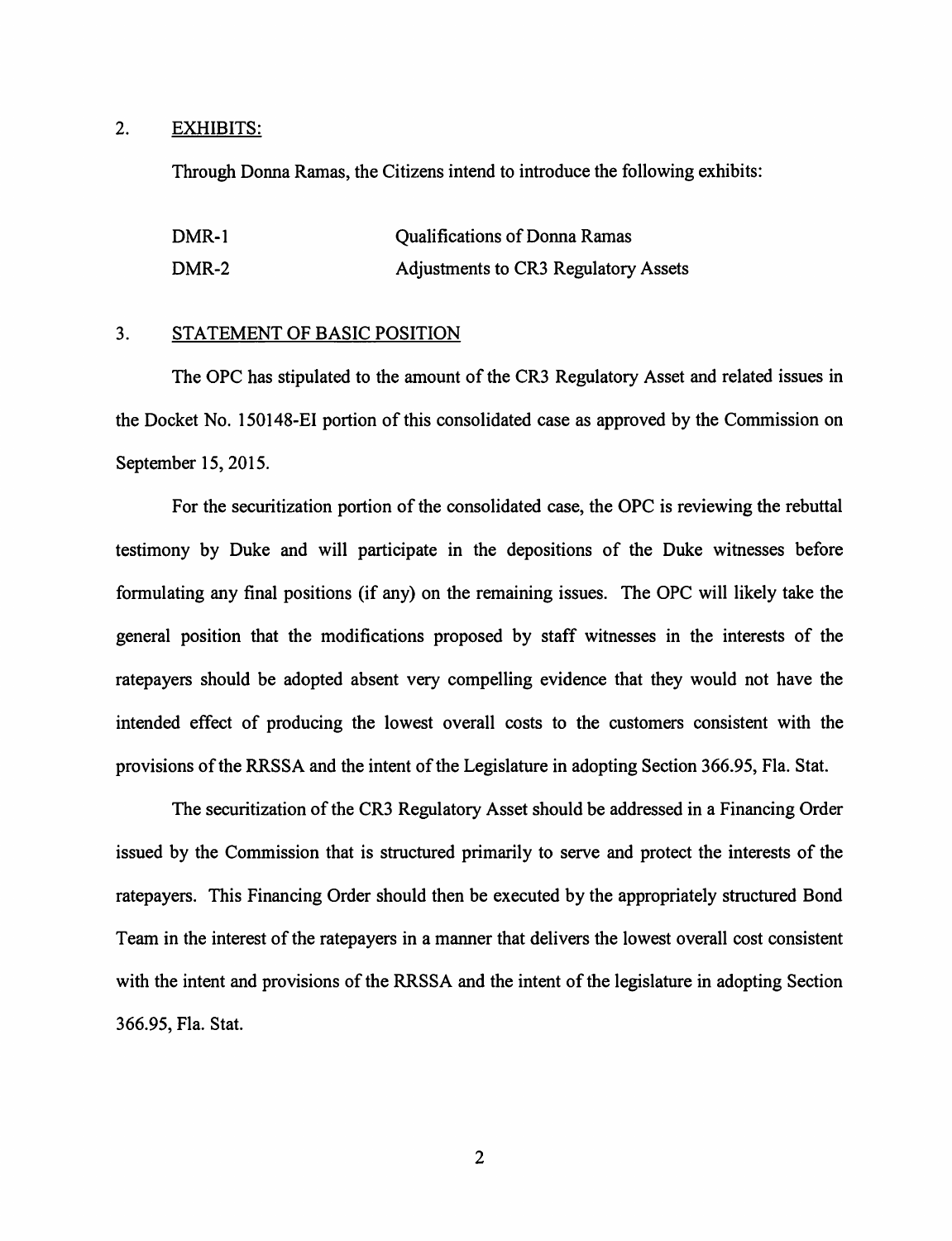#### 4. STATEMENT OF FACTUAL ISSUES AND POSITIONS

#### CR3 Regulatory Asset Issues

Issue 1: Has DEF provided adequate internal controls and management oversight of its CR3 investment recovery procedure and plan?

OPC: No Position.

Issue 2: Did DEF minimize the current and future costs of the CR3 Regulatory Asset and use reasonable and prudent efforts to curtail avoidable costs or to sell or otherwise salvage assets that would otherwise be included in the CR3 Regulatory Asset, as required by the Revised and Restated Stipulation and Settlement Agreement (RRSSA)?

OPC: See position in Exhibit 1 to the Stipulation attached to the August 31, 2015 Motion for Approval of Stipulation, approved by the Commission on September 15, 2015.

Issue 3: Should DEF be required to coUect the 2016 CR3 Regulatory Asset carrying cost of \$1.50/mWh through the fuel clause as provided in the RRSSA and to reduce the CR3 Regulatory Asset by the projected amount to be recovered?

OPC: See position in Exhibit I to the Stipulation attached to the August 31, 2015 Motion for Approval of Stipulation, approved by the Commission on September 15, 2015.

### Issue 4: Has DEF properly categorized and recorded costs associated with the CR3 Regulatory Asset as contemplated by the RRSSA?

OPC: See position in Exhibit 1 to the Stipulation attached to the August 31, 2015 Motion for Approval of Stipulation, approved by the Commission on September 15, 2015.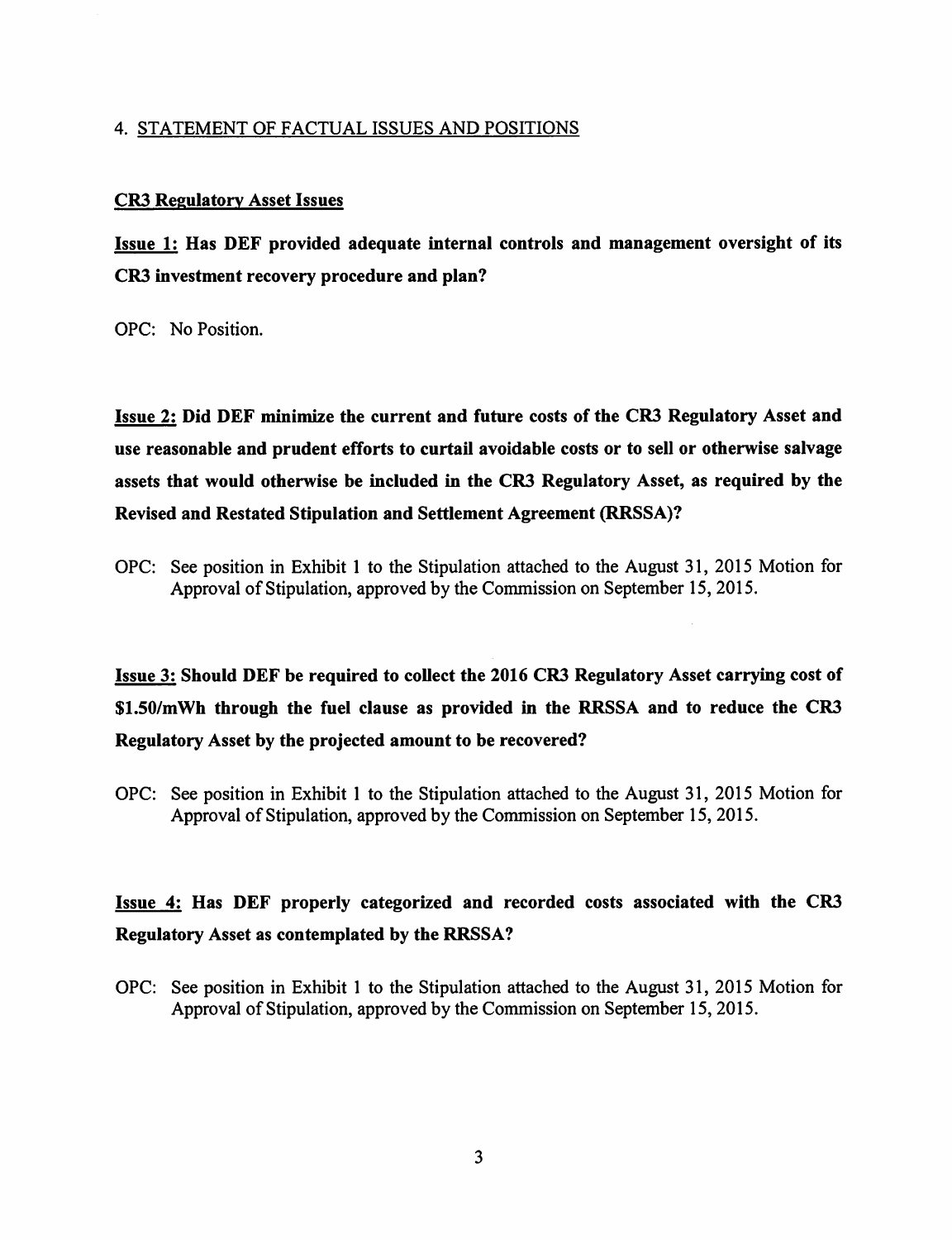### Issue 5: Did DEF appropriately apply the accelerated recovery of the carrying charge collected through the Fuel Adjustment Clause to the CR3 Regulatory Asset?

OPC: See position in Exhibit 1 to the Stipulation attached to the August 31, 2015 Motion for Approval of Stipulation, approved by the Commission on September 15, 2015.

### Issue 6: What is the appropriate projected amount of the CR3 Regulatory Asset at December 31, 2015?

OPC: See position in Exhibit 1 to the Stipulation attached to the August 31, 2015 Motion for Approval of Stipulation, approved by the Commission on September 15, 2015.

### Issue 7: Has DEF calculated the annual revenue requirement for the CR3 Regulatory Asset consistent with the requirements of the RRSSA?

OPC: See position in Exhibit 1 to the Stipulation attached to the August 31, 2015 Motion for Approval of Stipulation, approved by the Commission on September 15, 2015.

### Issue 8: What is the appropriate amortization period and annual revenue requirement to amortize the CR3 Regulatory Asset?

OPC: See position in Exhibit 1 to the Stipulation attached to the August 31, 2015 Motion for Approval of Stipulation, approved by the Commission on September 15, 2015.

# Issue 9: Should the Commission approve DEF's proposed treatment to account for nuclear fuel proceeds that will not be received until the future, through the capacity cost recovery clause?

OPC: See position in Exhibit 1 to the Stipulation attached to the August 31, 2015 Motion for Approval of Stipulation, approved by the Commission on September 15, 2015.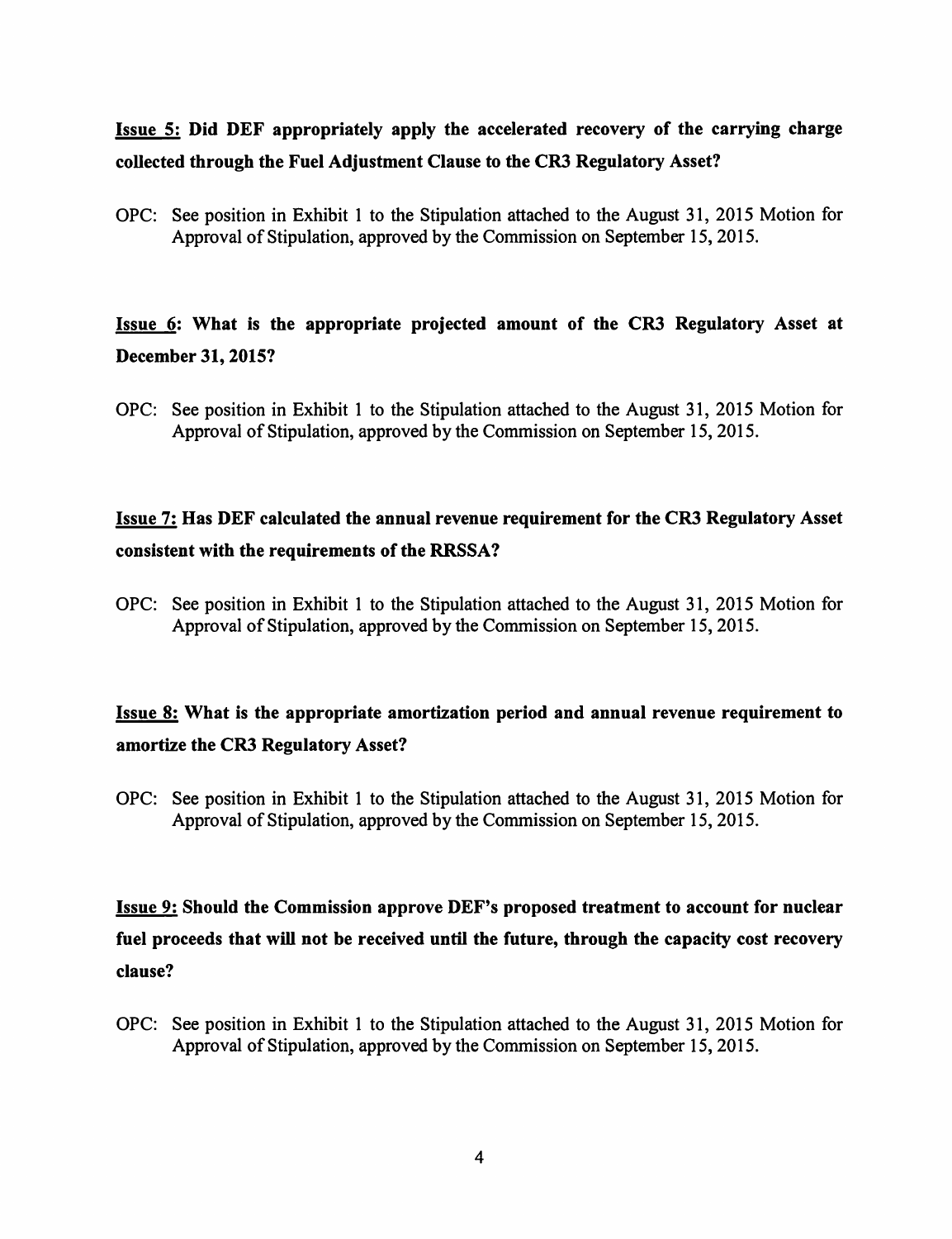### Issue 10: Has DEF calculated the base rate increase consistent with the requirements of the RRSSA?

OPC: See position in Exhibit 1 to the Stipulation attached to the August 31, 2015 Motion for Approval of Stipulation, approved by the Commission on September 15,2015.

Issue 11: If the Commission does not issue a financing order pursuant to DEF's Petition, should the projected amounts included in the CR3 Regulatory Asset be trued-up? If so, how should the true-up be accomplished?

OPC: See position in Exhibit 1 to the Stipulation attached to the August 31, 2015 Motion for Approval of Stipulation, approved by the Commission on September 15, 2015.

Issue 12: If the Commission does not issue a financing order pursuant to DEF's Petition, what is the proposed uniform percentage rate increase to the demand and energy charges by customer rate schedule?

OPC: See position in Exhibit 1 to the Stipulation attached to the August 31, 2015 Motion for Approval of Stipulation, approved by the Commission on September 15, 2015.

### Issue 13: If the Commission does not issue a financing order pursuant to DEF's Petition, what should be the effective date of the requested base rate increase for billing purposes?

OPC: See position in Exhibit 1 to the Stipulation attached to the August 31, 2015 Motion for Approval of Stipulation, approved by the Commission on September 15, 2015.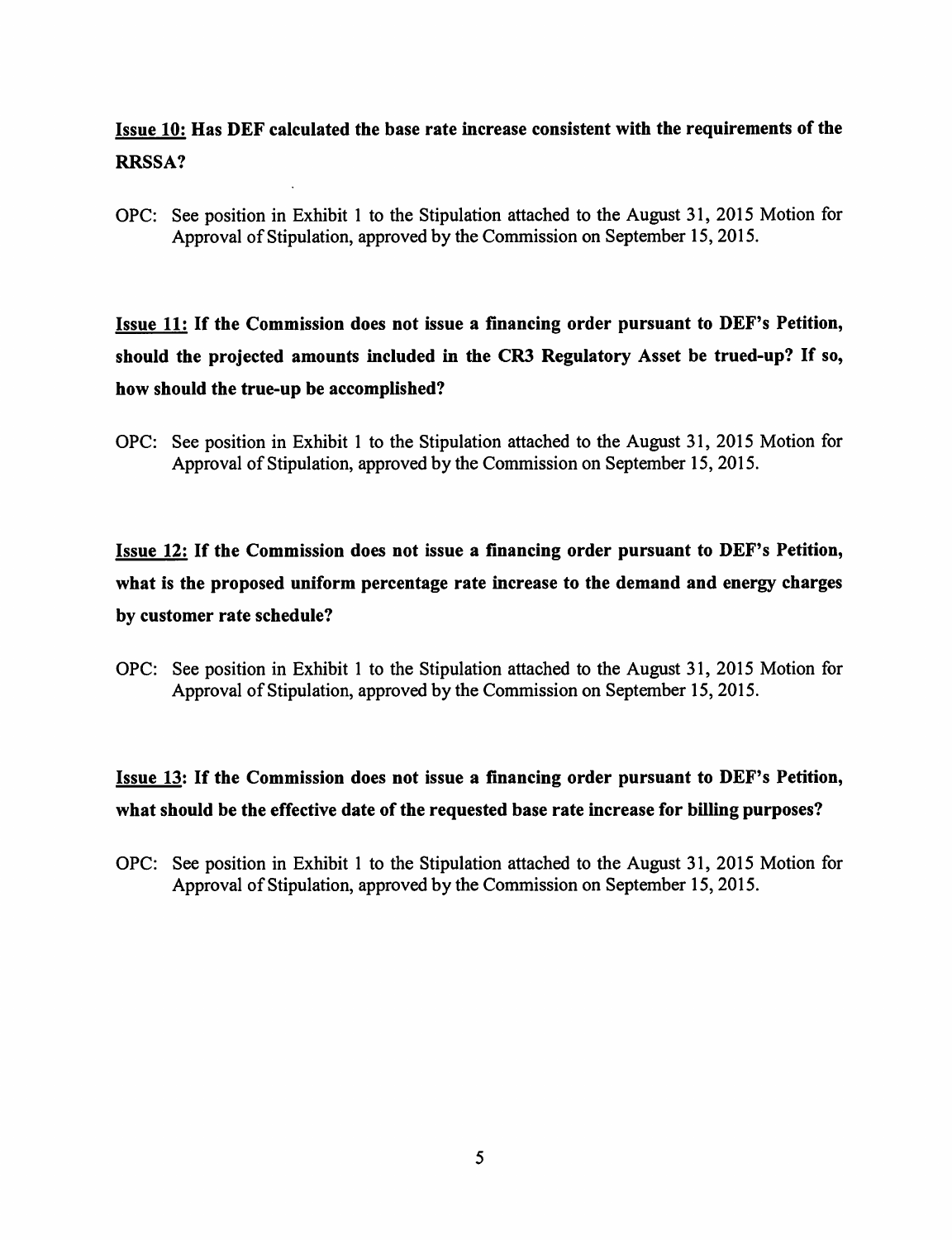#### Financing Order Issues (Staff/DEF combined)

Issue 14: Do the cost amounts contained in DEF's CR3 Regulatory Asset meet the definition of "nuclear asset-recovery costs" pursuant to Section 366.95(1)(k), Florida Statutes?

OPC: Yes.

# Issue 15: Do the ongoing financing costs identified in DEF's Petition qualify as "financing costs" pursuant to Section 366.95(1)(e), Florida Statutes?

OPC: Generally yes, they appear to so qualify but the OPC takes no final position at this time pending review of rebuttal testimony and discovery. However, as a general and preliminary matter, the OPC takes the position that the modifications proposed by staff witnesses in the interests of the ratepayers should be adopted absent very compelling evidence that they would not have the intended effect of producing the lowest overall costs to the customers consistent with the provisions of the RRSSA and Section 366.95, Fla. Stat.

Issue 16: Has DEF demonstrated that securitization has a significant likelihood of resulting in lower overall costs or would avoid or significantly mitigate rate impacts compared to the traditional method of cost recovery pursuant to Section 366.95(2)(a)6., Florida Statutes?

OPC: The OPC takes no final position at this time pending review of rebuttal testimony and discovery. However, as a general and preliminary matter, the OPC takes the position that the modifications proposed by staff witnesses in the interests of the ratepayers should be adopted absent very compelling evidence that they would not have the intended effect of producing the lowest overall costs to the customers consistent with the provisions of the RRSSA and Section 366.95, Fla. Stat.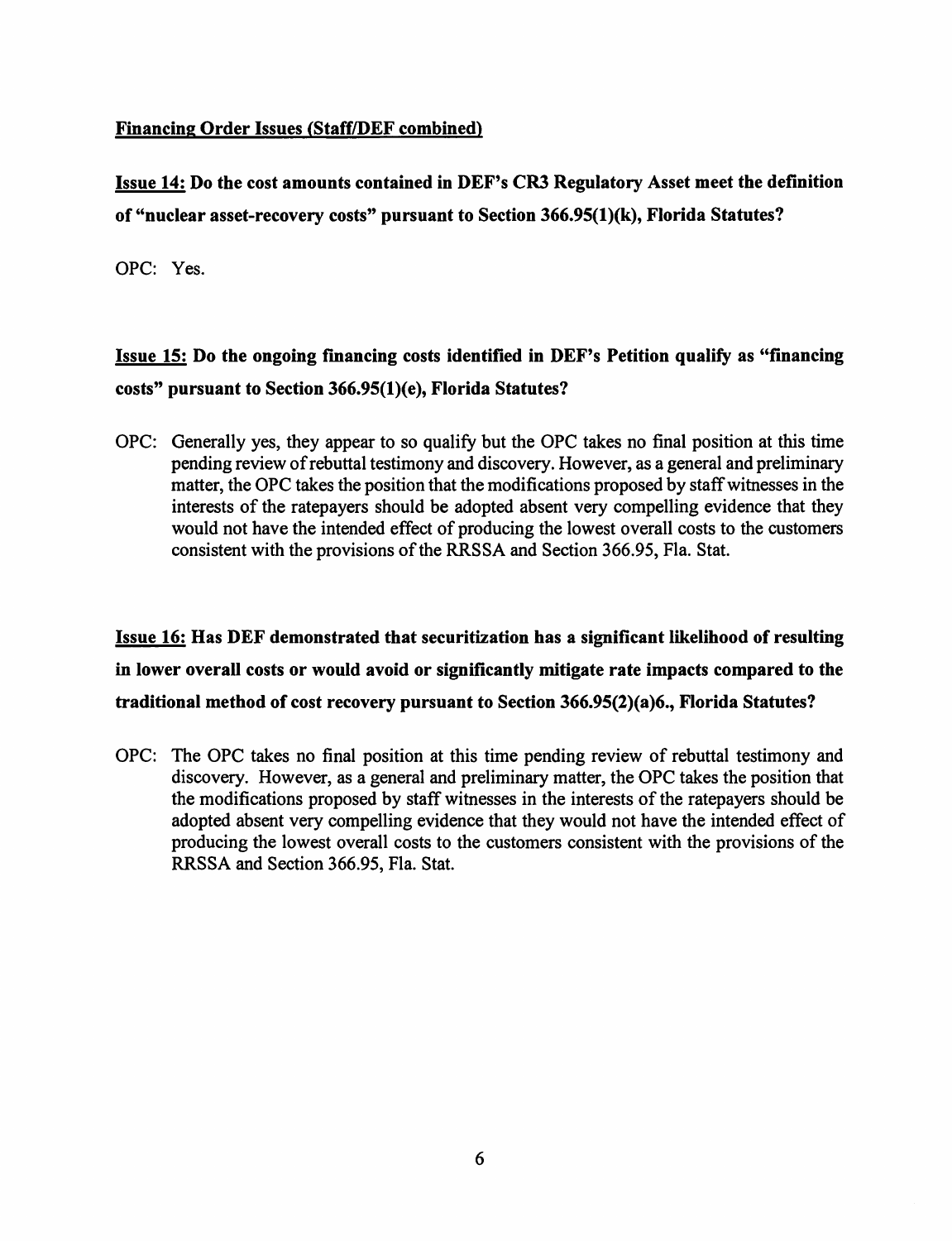#### Issue 17: What amount, if any, should the Commission authorize DEF to recover through securitization?

OPC: The OPC takes no final position at this time pending review of testimony and discovery. The amounts to be authorized should meet the criteria set out in Section 366.05, Fla. Stat. By the nature of this proceeding that amount will not be known with precision until after the Financing Order is issued. The amount should be at least \$1,283,012, representing the CR3 Regulatory Asset. However, as a general and preliminary matter, the OPC takes the position that the modifications proposed by staff witnesses in the interests of the ratepayers should be adopted absent very compelling evidence that they would not have the intended effect of producing the lowest overall costs to the customers consistent with the provisions of the RRSSA and Section 366.95, Fla. Stat.

### Issue 18: What is the appropriate treatment of the deferred tax liability consistent with paragraph 5(j) of the RRSSA?

OPC: The OPC takes no final position at this time pending review of rebuttal testimony and discovery. However, any treatment of deferred taxes under a securitization cost recovery scenario must comport with the intent of the RRSSA and Section 366.95, Fla. Stat.

Issue 19: Should DEF indemnify customers to the extent customers incur losses associated with higher servicing fees payable to a substitute servicer, or with higher administration fees payable to a substitute administrator, as a result of DEF's termination for cause?

OPC: The OPC takes no final position at this time pending review of rebuttal testimony and discovery. However, as a general and preliminary matter, the OPC takes the position that the modifications proposed by staff witnesses in the interests of the ratepayers should be adopted absent very compelling evidence that they would not have the intended effect of producing the lowest overall costs to the customers consistent with the provisions of the RRSSA and Section 366.95, Fla. Stat.

### Issue 20: What should be the up-front and ongoing fee for the role of servicer throughout the term of the nuclear asset-recovery bonds?

OPC: The OPC takes no final position at this time pending review of rebuttal testimony and discovery. However, as a general and preliminary matter, the OPC takes the position that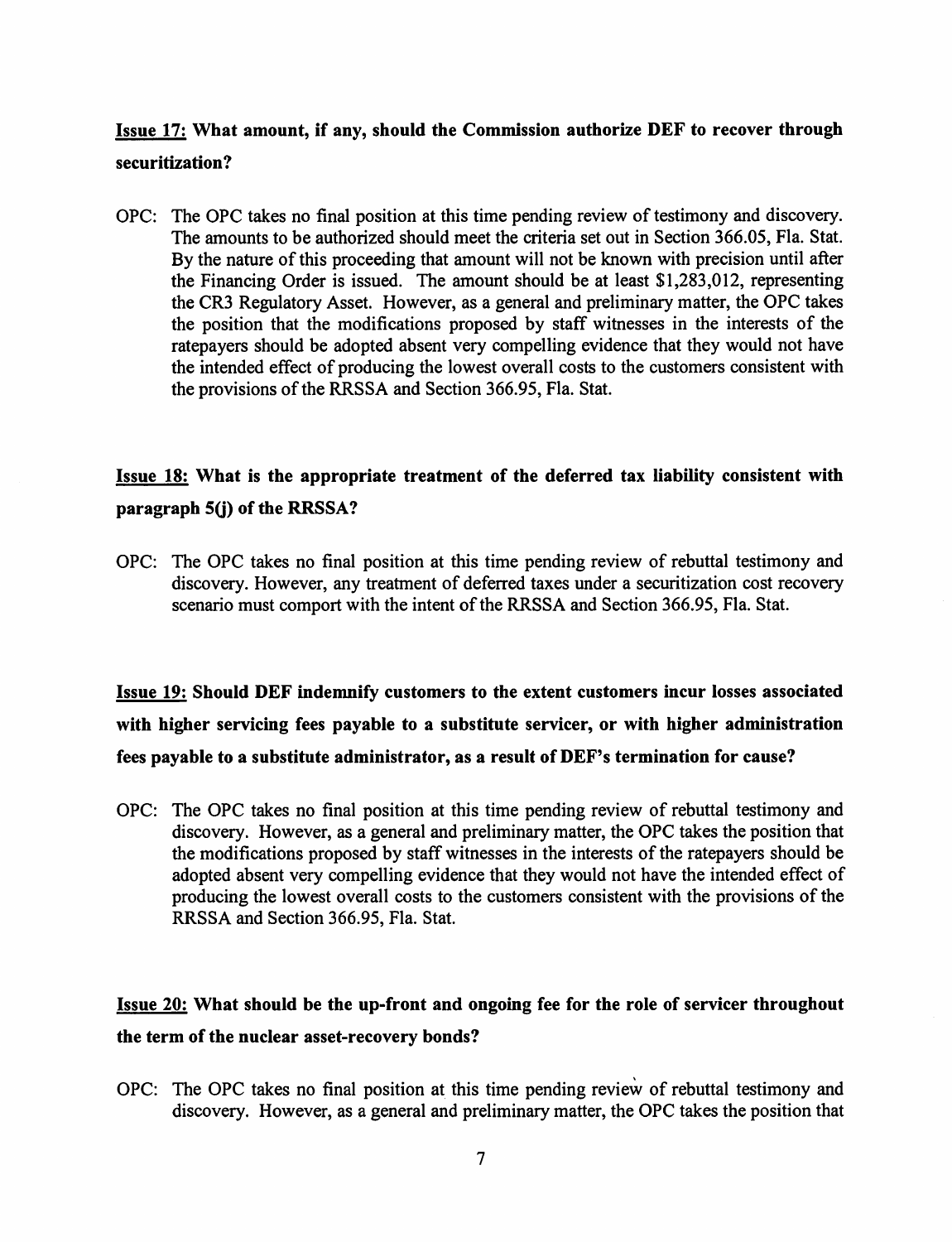the modifications proposed by staff witnesses in the interests of the ratepayers should be adopted absent very compelling evidence that they would not have the intended effect of producing the lowest overall costs to the customers consistent with the provisions of the RRSSA and Section 366.95, Fla. Stat.

# Issue 21: What amount, if any, of DEF's periodic servicing fee in this transaction should DEF be required to credit back to customers through an adjustment to other rates and

#### charges?

OPC: The OPC takes no final position at this time pending review of rebuttal testimony and discovery. However, as a general and preliminary matter, the OPC takes the position that the modifications proposed by staff witnesses in the interests of the ratepayers should be adopted absent very compelling evidence that they would not have the intended effect of producing the lowest overall costs to the customers consistent with the provisions of the RRSSA and Section 366.95, Fla. Stat.

### Issue 22: What should be the ongoing fee for the role of the administrator throughout the term of the nuclear asset-recovery bonds?

OPC: The OPC takes no final position at this time pending review of rebuttal testimony and discovery. However, as a general and preliminary matter, the OPC takes the position that the modifications proposed by staff witnesses in the interests of the ratepayers should be adopted absent very compelling evidence that they would not have the intended effect of producing the lowest overall costs to the customers consistent with the provisions of the RRSSA and Section 366.95, Fla. Stat.

# Issue 23: What amount, if any, of DEF's periodic administration fee in this transaction should DEF be required to credit back to customers through an adjustment to other rates and charges?

OPC: The OPC takes no final position at this time pending review of rebuttal testimony and discovery. However, as a general and preliminary matter, the OPC takes the position that the modifications proposed by staff witnesses in the interests of the ratepayers should be adopted absent very compelling evidence that they would not have the intended effect of producing the lowest overall costs to the customers consistent with the provisions of the RRSSA and Section 366.95, Fla. Stat.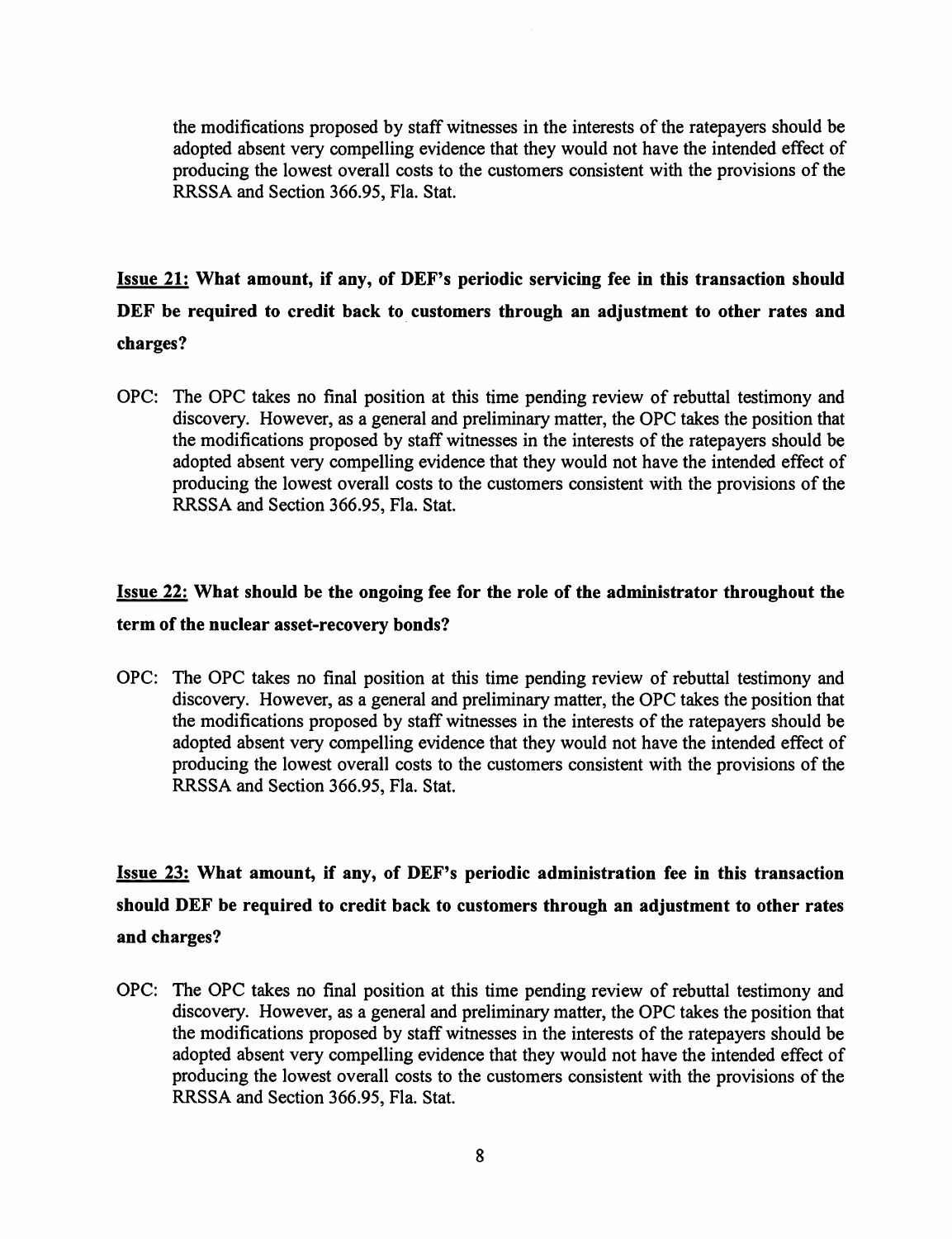### Issue 24: How frequently should DEF in its role as servicer be required to remit funds collected from customers to the SPE?

OPC: The OPC takes no final position at this time pending review of rebuttal testimony and discovery. At this time, however, OPC preliminarily agrees with Staff witness Sutherland on this issue. Furthennore, as a general and preliminary matter, the OPC takes the position that the modifications proposed by staff witnesses in the interests of the ratepayers should be adopted absent very compelling evidence that they would not have the intended effect of producing the lowest overall costs to the customers consistent with the provisions of the RRSSA and Section 366.95, Fla. Stat.

### Issue 25: If remittances are not daily, should DEF be required periodically to remit actual earnings on collections pending remittance?

OPC: The OPC takes no final position at this time pending review of rebuttal testimony and discovery. At this time, however, OPC preliminarily agrees with Staff witness Sutherland on this issue. Furthermore, as a general and preliminary matter, the OPC takes the position that the modifications proposed by staff witnesses in the interests of the ratepayers should be adopted absent very compelling evidence that they would not have the intended effect of producing the lowest overall costs to the customers consistent with the provisions of the RRSSA and Section 366.95, Fla. Stat.

Issue 26: Is DEF's proposed process for determining whether the upfront bond issuance costs satisfy the statutory standard of Section 366.95(2)(c)5., Florida Statutes, reasonable and should it be approved?

OPC: The OPC takes no final position at this time pending review of rebuttal testimony and discovery. However, as a general and preliminary matter, the OPC takes the position that the modifications proposed by staff witnesses in the interests of the ratepayers should be adopted absent very compelling evidence that they would not have the intended effect of producing the lowest overall costs to the customers consistent with the provisions of the RRSSA and Section 366.95, Fla. Stat.

#### Issue 27: [Issue Dropped]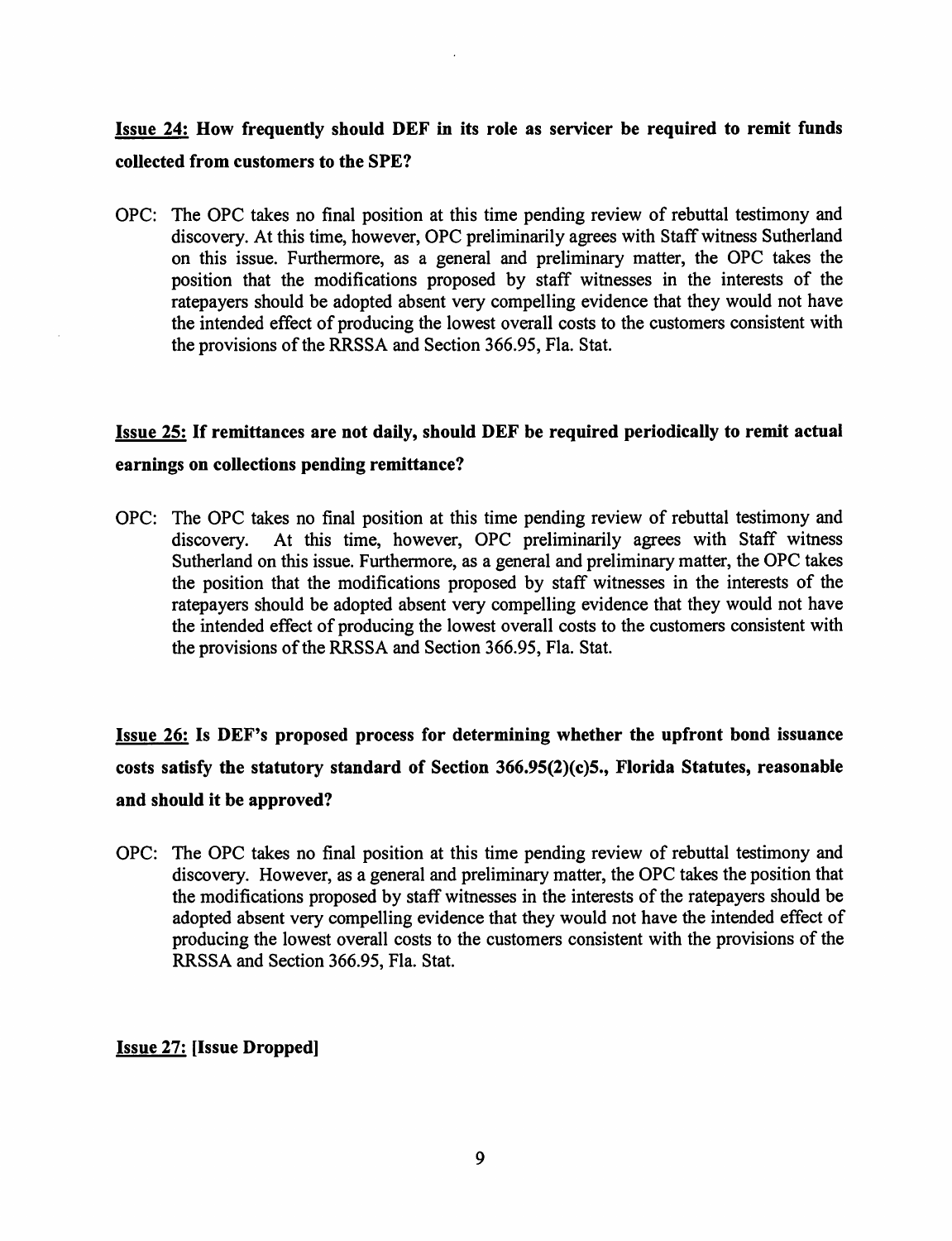### Issue 28: What additional conditions, if any, should be made in the fmancing order that are authorized by Section  $366.95(2)(c)2.i.?$

OPC: The OPC takes no final position at this time pending review of rebuttal testimony and discovery. However, as a general and preliminary matter, the OPC takes the position that the modifications proposed by staff witnesses in the interests of the ratepayers should be adopted absent very compelling evidence that they would not have the intended effect of producing the lowest overall costs to the customers consistent with the provisions of the RRSSA and Section 366.95, Fla. Stat.

#### Issue 29: Should all legal opinions be subject to review by the Bond Team?

OPC: The OPC takes no final position at this time pending review of rebuttal testimony and discovery. However, as a general and preliminary matter, the OPC takes the position that the modifications proposed by staff witnesses in the interests of the ratepayers should be adopted absent very compelling evidence that they would not have the intended effect of producing the lowest overall costs to the customers consistent with the provisions of the RRSSA and Section 366.95, Fla. Stat.

### Issue 30: Should all transaction documents and subsequent amendments be filed with the Commission before becoming operative?

### OPC: The OPC takes no final position at this time pending review of rebuttal testimony and discovery. However, as a general and preliminary matter, the OPC takes the position that the modifications proposed by staff witnesses in the interests of the ratepayers should be adopted absent very compelling evidence that they would not have the intended effect of producing the lowest overall costs to the customers consistent with the provisions of the

RRSSA and Section 366.95, Fla. Stat.

### Issue 31: Is DEF's proposed pre-issuance review process reasonable and should it be approved?

OPC: The OPC takes no final position at this time pending review of rebuttal testimony and discovery. However, as a general and preliminary matter, the OPC takes the position that the modifications proposed by staff witnesses in the interests of the ratepayers should be adopted absent very compelling evidence that they would not have the intended effect of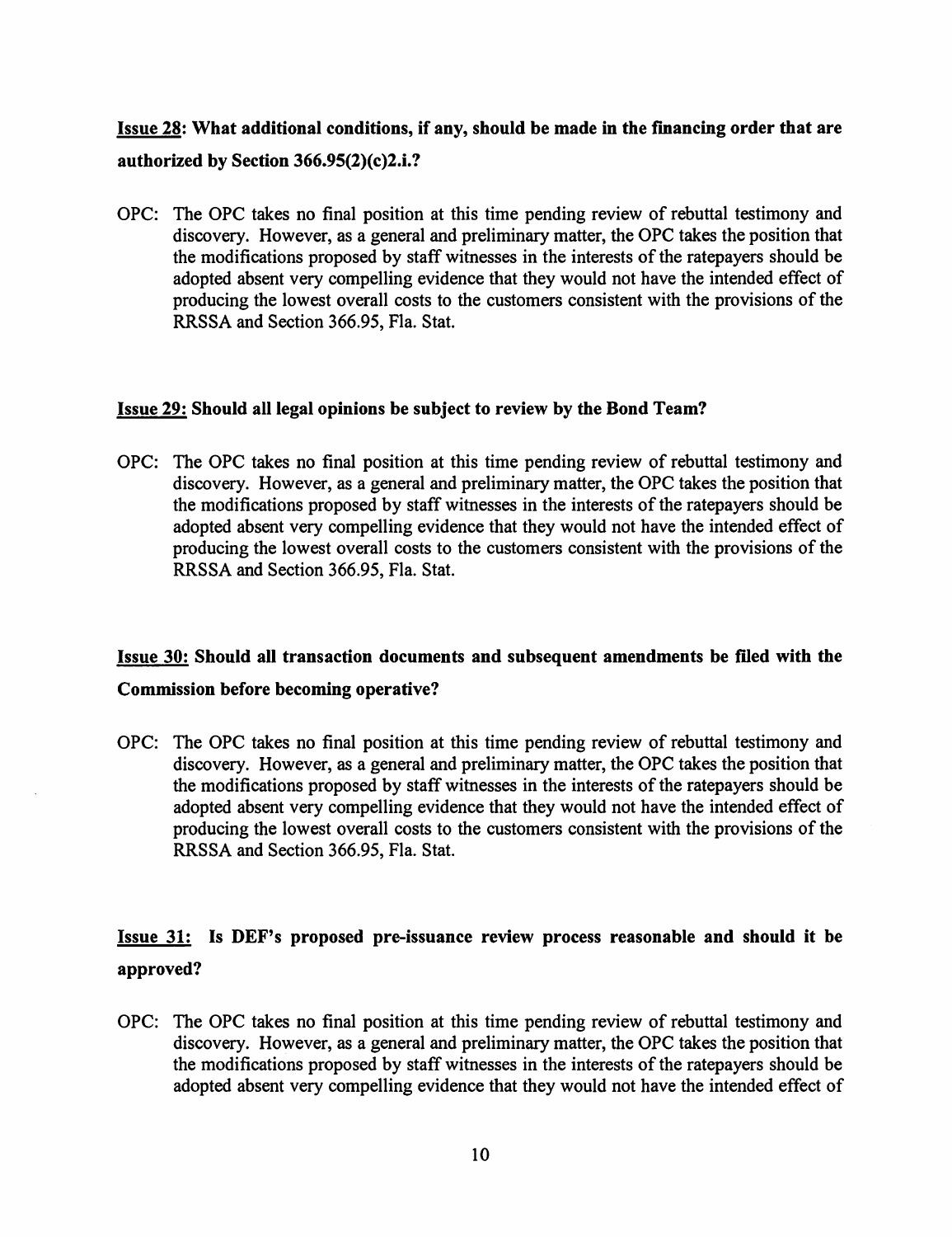producing the lowest overall costs to the customers consistent with the provisions of the RRSSA and Section 366.95, Fla. Stat.

### Issue 32: Should the Financing Documents be approved in substantially the form proposed by DEF, subject to modifications as addressed in the draft form of the fmancing order?

OPC: The OPC takes no final position at this time pending review of rebuttal testimony and discovery. However, as a general and preliminary matter, the OPC takes the position that the modifications proposed by staff witnesses in the interests of the ratepayers should be adopted absent very compelling evidence that they would not have the intended effect of producing the lowest overall costs to the customers consistent with the provisions of the RRSSA and Section 366.95, Fla. Stat.

# Issue 33: Is DEF's proposed Issuance Advice Letter process reasonable and consistent with the statutory fmancing cost objective contained in Section 366.95(2)(c)2.b., Florida Statutes?

OPC: The OPC takes no final position at this time pending review of rebuttal testimony and discovery. At this time, however, the OPC preliminarily agrees with the position contained in the testimony of Staff witness Schoenblum. Furthermore, as a general and preliminary matter, the OPC takes the position that the modifications proposed by staff witnesses in the interests of the ratepayers should be adopted absent very compelling evidence that they would not have the intended effect of producing the lowest overall costs to the customers consistent with the provisions of the RRSSA and Section 366.95, Fla. Stat.

### Issue 34: Should the Standard True-up Letter be approved in substantially the form proposed by DEF?

OPC: The OPC takes no final position at this time pending review of rebuttal testimony and discovery. However, as a general and preliminary matter, the OPC takes the position that the modifications proposed by staff witnesses in the interests of the ratepayers should be adopted absent very compelling evidence that they would not have the intended effect of producing the lowest overall costs to the customers consistent with the provisions of the RRSSA and Section 366.95, Fla. Stat.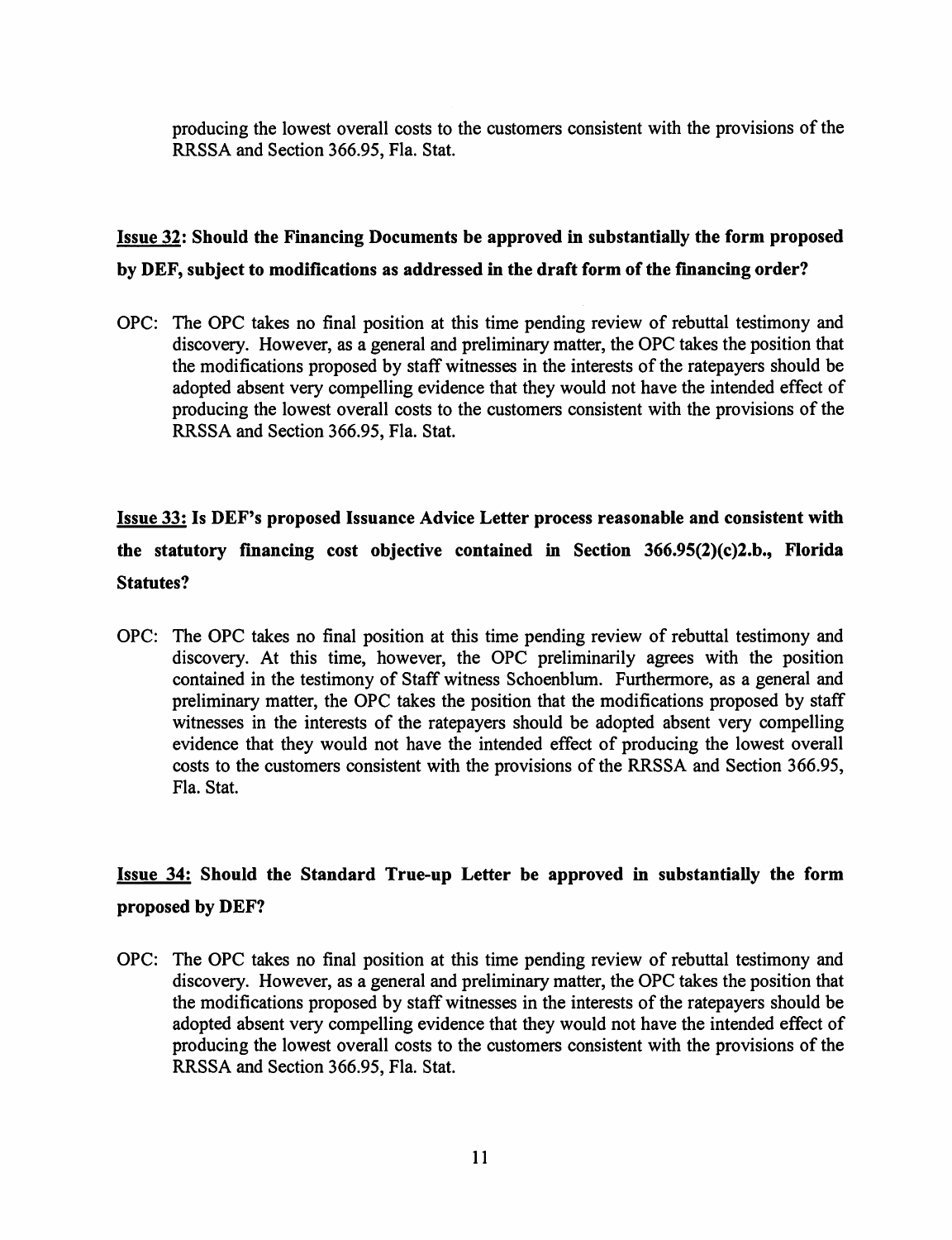Issue 35: Is DEF's proposed process for determining whether the structure, plan of marketing, expected pricing and financing costs of the nuclear asset-recovery bonds have a significant likelihood of resulting in lower overall costs or would avoid or significantly mitigate rate impacts to customers as compared with the traditional method of financing and recovering nuclear asset-recovery costs pursuant to Section  $366.95(2)(c)2.b.,$  Florida Statutes, reasonable and should it be approved?

OPC: The OPC takes no final position at this time pending review of rebuttal testimony and discovery. However, as a general and preliminary matter, the OPC takes the position that the modifications proposed by staff witnesses in the interests of the ratepayers should be adopted absent very compelling evidence that they would not have the intended effect of producing the lowest overall costs to the customers consistent with the provisions of the RRSSA and Section 366.95, Fla. Stat.

Issue 36: Is the degree of flexibility afforded to DEF in establishing the terms and conditions of the nuclear asset-recovery bonds as described in the proposed form of financing order, reasonable and consistent with Section  $366.95(2)(c)2.f.,$  Florida Statutes?

OPC: The OPC takes no final position at this time pending review of rebuttal testimony and discovery. However, as a general and preliminary matter, the OPC takes the position that the modifications proposed by staff witnesses in the interests of the ratepayers should be adopted absent very compelling evidence that they would not have the intended effect of producing the lowest overall costs to the customers consistent with the provisions of the RRSSA and Section 366.95, Fla. Stat.

#### Issue 37: What persons or entities should be represented on the Bond Team?

OPC: The OPC takes no final position at this time pending review of rebuttal testimony and discovery. At this point, the Public Counsel believes that the OPC having a position on the Bond Team could constitute a conflict of interest. Furthermore, as a general and preliminary matter, the OPC takes the position that the modifications proposed by staff witnesses in the interests of the ratepayers should be adopted absent very compelling evidence that they would not have the intended effect of producing the lowest overall costs to the customers consistent with the provisions of the RRSSA and Section 366.95, Fla. Stat.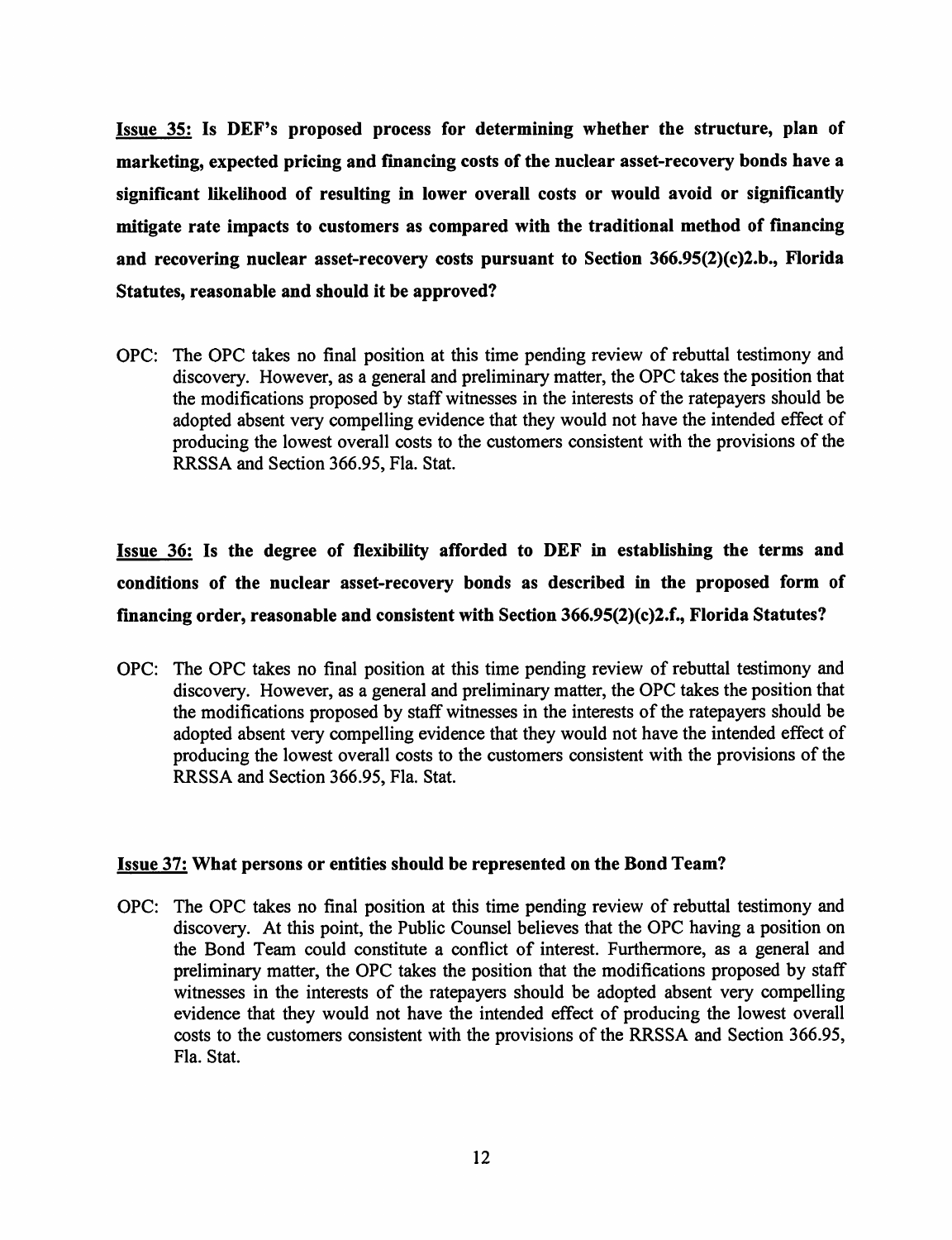Issue 38: Based on resolution of the preceding issues, should a fmancing order in substantially the form proposed by DEF be approved, including the findings of fact and conclusions of law as proposed?

OPC: The OPC takes no final position at this time pending review of rebuttal testimony and discovery. However, as a general and preliminary matter, the OPC takes the position that the modifications proposed by staff witnesses in the interests of the ratepayers should be adopted absent very compelling evidence that they would not have the intended effect of producing the lowest overall costs to the customers consistent with the provisions of the RRSSA and Section 366.95, Fla. Stat.

### Issue 39: If the Commission votes to issue a fmancing order, what post-financing order regulatory oversight is appropriate and how should that oversight be implemented?

OPC: The OPC takes no final position at this time pending review of rebuttal testimony and discovery. However, as a general and preliminary matter, the OPC takes the position that the modifications proposed by staff witnesses in the interests of the ratepayers should be adopted absent very compelling evidence that they would not have the intended effect of producing the lowest overall costs to the customers consistent with the provisions of the RRSSA and Section 366.95, Fla. Stat.

### Issue 40: Are the energy sales forecasts used to develop the bond amortization schedules and the recovery mechanism appropriate?

OPC: No Position at this time.

Issue 41: If the Commission approves recovery of any nuclear asset-recovery related costs through securitization, how should the recovery of these costs be allocated to the rate classes consistent with Section 366.95(2)(c)2.g., Florida Statutes?

OPC: No Position.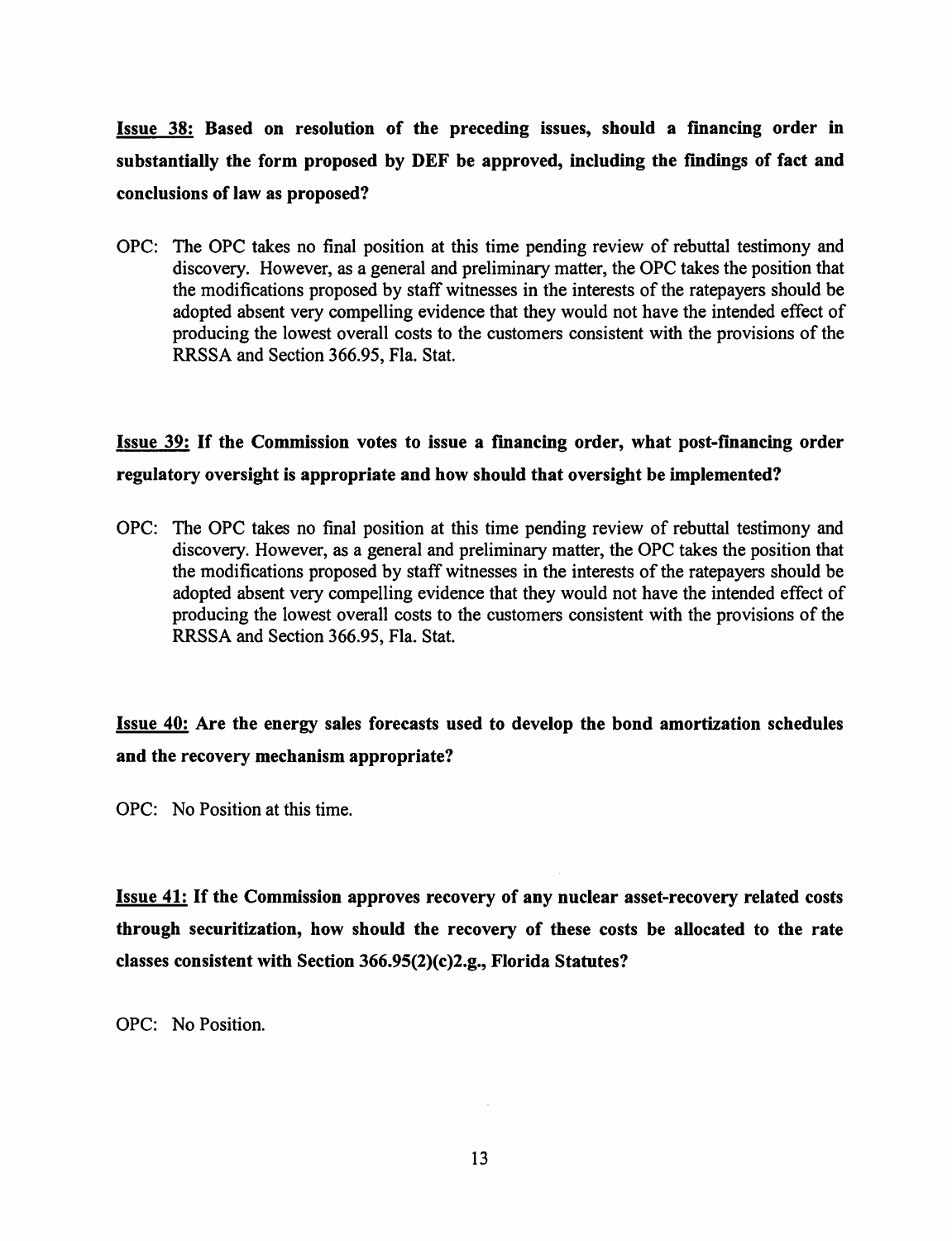# Issue 42: If the Commission approves recovery of any nuclear asset-recovery related costs through securitization, what is the appropriate recovery period for the Nuclear Asset-Recovery Charge?

OPC: The OPC takes no final position at this time pending review of rebuttal testimony and discovery. However the scheduled maturity of the bonds should be designed to occur as close as is reasonably possibly to the 240-month period agreed to by all parties in the RRSSA. Furthermore, as a general and preliminary matter, the OPC takes the position that the modifications proposed by staff witnesses in the interests of the ratepayers should be adopted absent very compelling evidence that they would not have the intended effect of producing the lowest overall costs to the customers consistent with the provisions of the RRSSA and Section 366.95, Fla. Stat.

#### Issue 43: [Issue Dropped]

### Issue 44: What should be the scheduled fmal maturity and the legal fmal maturity of the nuclear asset-recovery bonds?

OPC: These dates will be determined after the issuance of the Financing Order. The dates should be consistent with the RRSSA as amended on August 31, 2015 (as such amendment was approved by the Commission on September 15, 2015) and with the requirements of the rating agencies consistent with the Financing Order and Section 366.95, Fla. Stat. Furthermore, as a general and preliminary matter, the OPC takes the position that the modifications proposed by staff witnesses in the interests of the ratepayers should be adopted absent very compelling evidence that they would not have the intended effect of producing the lowest overall costs to the customers consistent with the provisions of the RRSSA and Section 366.95, Fla. Stat.

Issue 45: Is DEF's proposed Nuclear Asset-Recovery Charge True-Up Mechanism appropriate and consistent with Section 366.95, Florida Statutes, and should it be approved?

OPC: The OPC takes no final position at this time pending review of rebuttal testimony and discovery. However, as a general and preliminary matter, the OPC takes the position that the modifications proposed by staff witnesses in the interests of the ratepayers should be adopted absent very compelling evidence that they would not have the intended effect of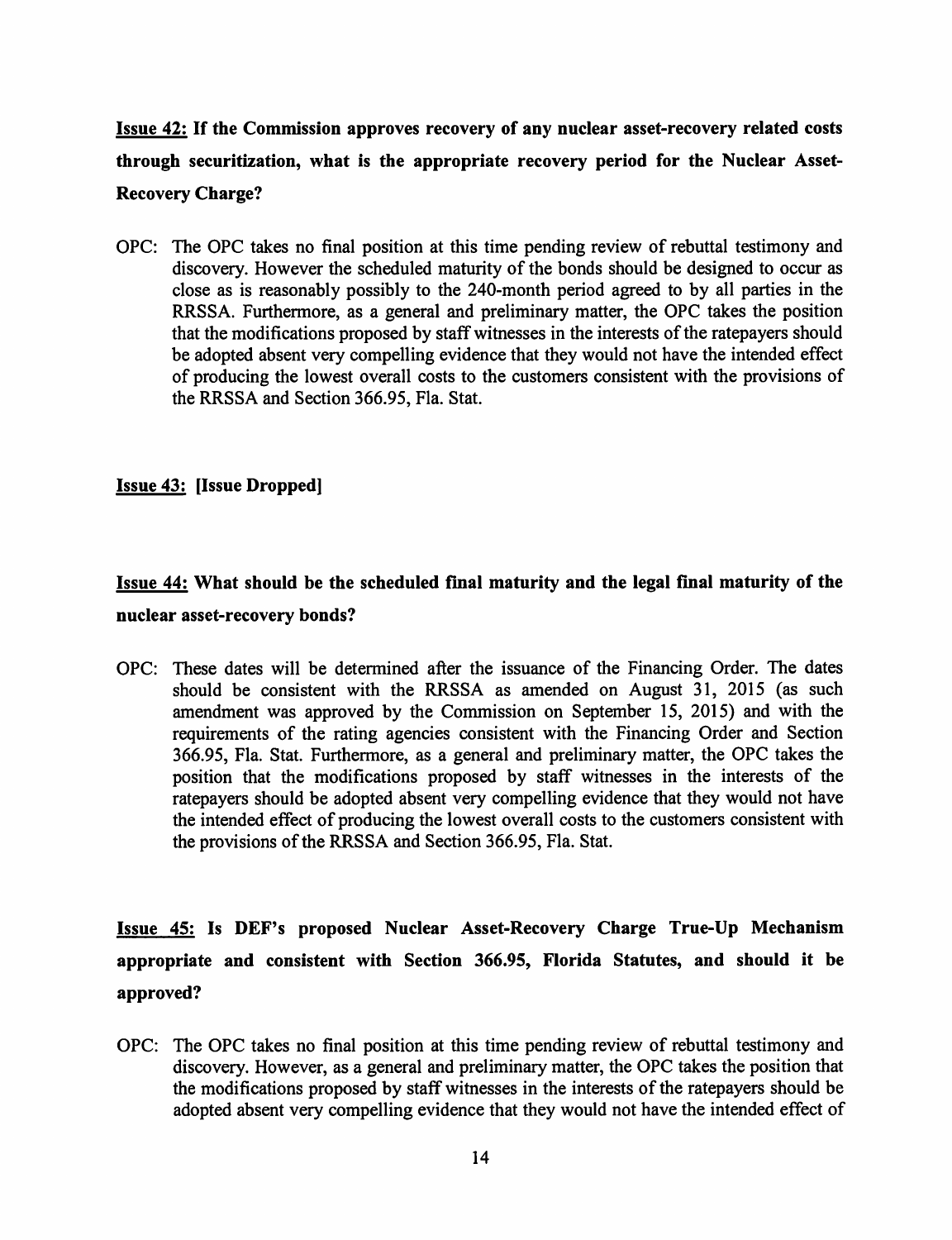producing the lowest overall costs to the customers consistent with the provisions of the RRSSA and Section 366.95, Fla. Stat.

#### Issue 46: How frequently should the Nuclear Asset-Recovery Charge True-up Mechanism be conducted?

OPC: The OPC takes no final position at this time pending review of rebuttal testimony and discovery. However, as a general and preliminary matter, the OPC takes the position that the modifications proposed by staff witnesses in the interests of the ratepayers should be adopted absent very compelling evidence that they would not have the intended effect of producing the lowest overall costs to the customers consistent with the provisions of the RRSSA and Section 366.95, Fla. Stat.

### Issue 47: If the Commission approves an amount to be securitized, on what date should the Nuclear Asset-Recovery Charge become effective?

OPC: The OPC takes no final position at this time pending review of rebuttal testimony and discovery.

#### Issue 48: [Issue Dropped]

Issue 49: If the Commission denies DEF's request for a fmancing order, or if the nuclear asset-recovery bonds are not issued for any reason after the Commission issues a fmancing order, should the Commission approve DEF's alternative request for a base rate increase pursuant to the RRSSA, to be implemented beginning six months after the fmal order rejecting DEF's request (in the event the financing order is not issued) or the date upon which DEF notifies the Commission that the bonds will not be issued (in the event the fmancing order is issued), with carrying costs on the nuclear asset-recovery costs collected from January 1, 2016, through the Capacity Cost Recovery Clause, until such time as the base rate increase goes into effect?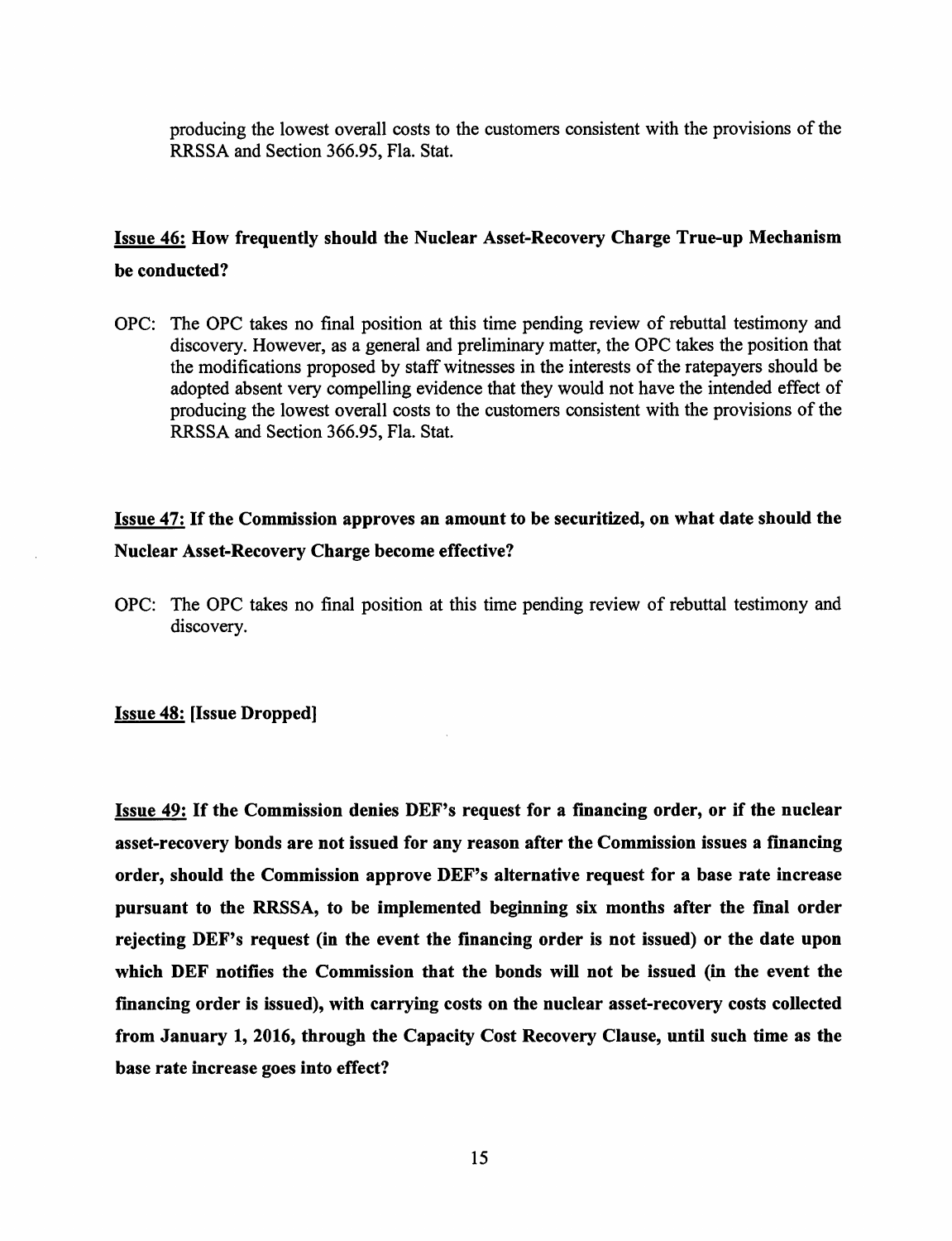OPC: The OPC takes no final position at this time pending review of rebuttal testimony and discovery. However, as a general and preliminary matter, the OPC takes the position that the modifications proposed by staff witnesses in the interests of the ratepayers should be adopted absent very compelling evidence that they would not have the intended effect of producing the lowest overall costs to the customers consistent with the provisions of the RRSSA and Section 366.95, Fla. Stat.

Issue 50: Should the form of tariff sheets to be filed under DEF's tariff, as provided in Exhibit (MO-6A) of Witness Olivier's testimony, be approved?

OPC: Yes.

Issue 51: In accordance with Section 366.95(2)(c)2.h., Florida Statutes, if the Commission does not issue a stop order by 5:00 p.m. on the third business day after pricing, should the nuclear asset-recovery charges become fmal and effective without further action from the Commission?

OPC: The OPC takes no final position at this time pending review of rebuttal testimony and discovery. However, as a general and preliminary matter, the OPC takes the position that the modifications proposed by staff witnesses in the interests of the ratepayers should be adopted absent very compelling evidence that they would not have the intended effect of producing the lowest overall costs to the customers consistent with the provisions of the RRSSA and Section 366.95, Fla. Stat.

#### Issue 52: Should this docket be closed?

OPC: No.

#### 5. STIPULATED ISSUES:

The Parties have stipulated the CR3 Regulatory Asset amount and associated issues as contained in the stipulation approved by the Commission on September 15, 2015.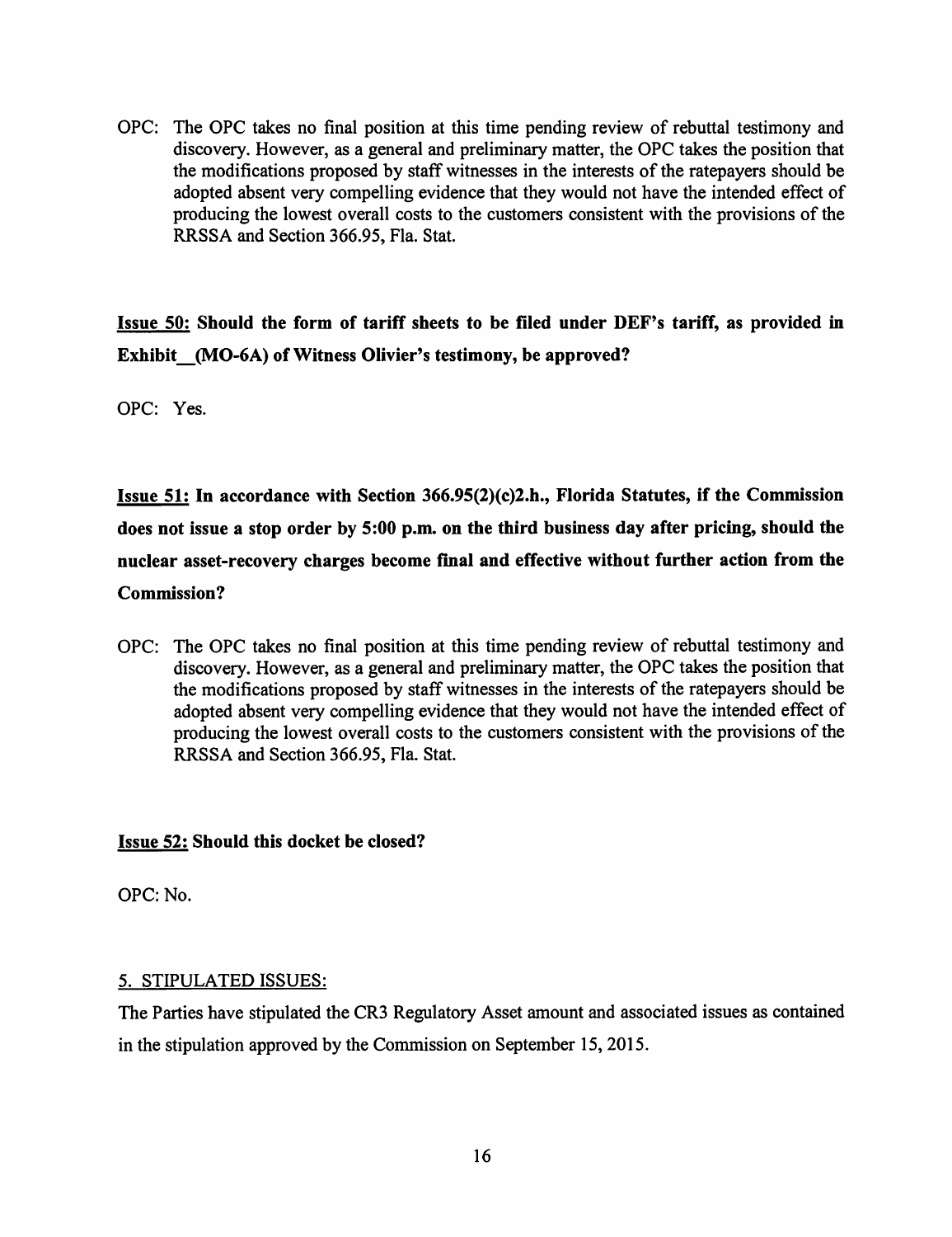#### 6. PENDING MOTIONS:

None

# 7. STATEMENT OF PARTY'S PENDING REQUESTS OR CLAIMS FOR CONFIDENTIALITY:

None.

### 8. OBJECTIONS TO QUALIFICATION OF WITNESSES AS AN EXPERT:

None at this time.

#### 9. STATEMENT OF COMPLIANCE WITH ORDER ESTABLISHING PROCEDURE:

There are no requirements of the Order Establishing Procedure with which the Office of Public Counsel cannot comply.

Dated this 21<sup>st</sup> day of September, 2015

Respectfully submitted,

J.R. Kelly **Public Counsel** 

Charles *J*, Rehwinkel Deputy Public Counsel

c/o The Florida Legislature Office of Public Counsel 111 W. Madison Street, Room 812 Tallahassee, FL 32399-1400

Attorney for the Citizens of the State of Florida